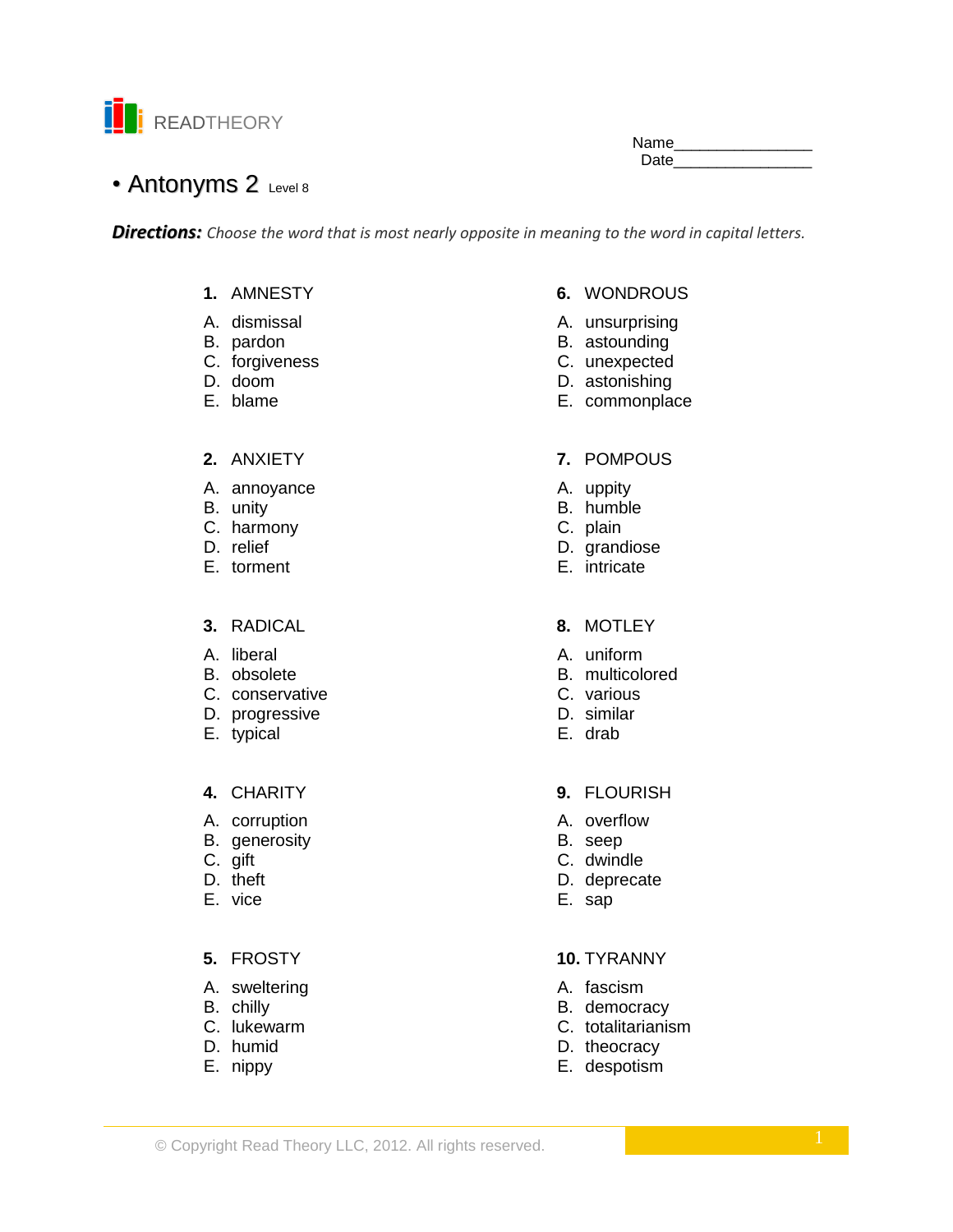# **Answers and Explanations**

1) **E**

The word *amnesty* means forgiveness or pardon. If a group of political prisoners receives amnesty, they are officially cleared of blame or guilt in the eyes of the law. The opposite of amnesty is accusations or assignments of guilt. Because *blame* means responsibility or guilt for a fault or wrong, choice **(E)** is correct.

**(A)** is incorrect because *dismissal* means permission to leave. This is not the opposite of *amnesty.*

**(B)** is incorrect because *pardon* means forgiveness or excusal. This is synonymous with *amnesty*, not the opposite of it.

**(C)** is incorrect because *forgiveness* means is the quality of not feeling angry or resentful toward someone for an offense. This is practically synonymous with *amnesty*, not the opposite of it.

**(D)** is incorrect because *doom* means condemnation to death. This is not the opposite of *amnesty*, as it is too extreme in meaning.

2) **D**

The word *anxiety* means worry or nervousness. Going to the dentist may cause anxiety if you are afraid that he or she will drill your teeth and cause you pain. The opposite of anxiety is comfort. Because *relief* is a feeling of reassurance following release from anxiety, choice **(D)** is correct.

**(A)** is incorrect because an *annoyance* is a thing that irks or annoys someone. This is practically synonymous with *anxiety*, not the opposite of it.

**(B)** is incorrect because *unity* is the state of togetherness or being joined as a whole. This is not the opposite of *anxiety*.

**(C)** is incorrect because *harmony* is agreement or concord. This is not the opposite of *anxiety*, because an agreement does not necessarily prevent anxiety.

**(E)** is incorrect because *torment* is severe mental or physical suffering. This is not the opposite of *anxiety*.

#### 3) **C**

The word *radical* means advocating extensive change or reform. A radical political activist is one who works to alter the political system, especially through revolution. The opposite of radical is not advocating change. Because *conservative* means advocating traditional values and beliefs, choice **(C)** is correct.

**(A)** is incorrect because *liberal* means open to new behavior. This is nearly synonymous with *radical*, not the opposite of it.

**(B)** is incorrect because *obsolete* means out of date or no longer used. This is not the opposite of *radical*.

**(D)** is incorrect because *progressive* means favoring social change or reform. This is nearly synonymous with *radical*, not the opposite of it.

**(E)** is incorrect because *typical* means characteristic of a particular person or thing. This is not the opposite of *radical*.

#### 4) **D**

The word *charity* means the voluntary giving of money to those in need. When one donates a quarter to a homeless person, he or she is practicing charity. The opposite of charity is taking money. Because *theft* is stealing or taking what is not one's own property, choice **(D)** is correct.

**(A)** is incorrect because *corruption* is dishonest conduct by those in power. This is not the opposite of *charity*.

**(B)** is incorrect because *generosity* is the quality of being kind and generous. This is practically synonymous with *charity*, not the opposite of it.

**(C)** is incorrect because a *gift* is something given willingly without payment. This is practically synonymous with *charity*, not the opposite of it.

**(E)** is incorrect because *vice* is immoral behavior. This is not the opposite of *charity*, because charity is not synonymous with moral behavior

#### 5) **A**

The word *frosty* means cold and covered in frost. Winters tend to be frosty. The opposite of frosty is hot. Because *sweltering* means uncomfortably hot, choice **(A)** is correct.

**(B)** is incorrect because *chilly* means cold. This is nearly synonymous with *frosty*, not the opposite of it.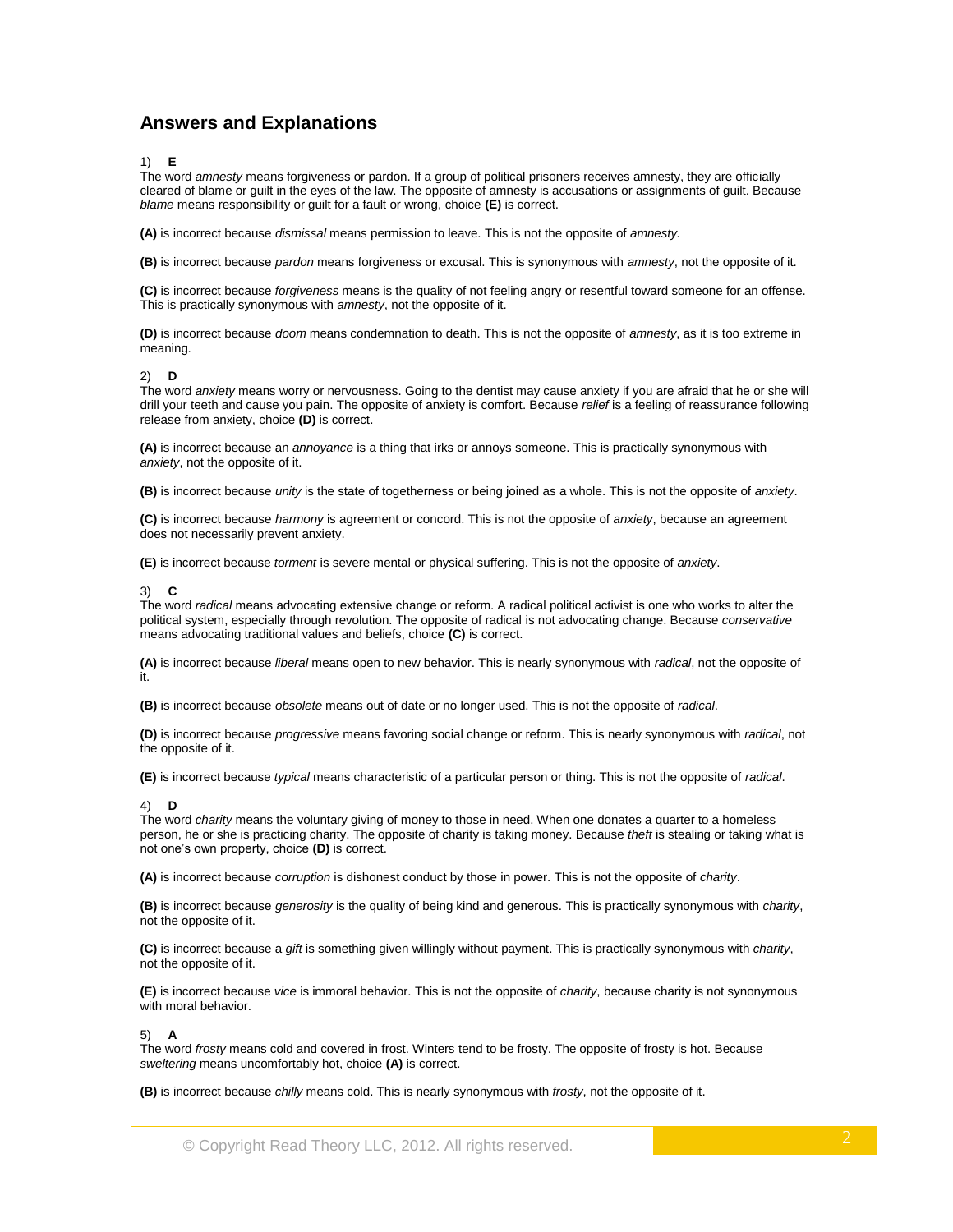**(C)** is incorrect because *lukewarm* means tepid or only moderately warm. This is not the opposite of *frosty*, because its meaning is not extreme enough.

**(D)** is incorrect because *humid* means moist or marked by a high level of water vapor in the atmosphere. This is not the opposite of *frosty*.

**(E)** is incorrect because *nippy* means rather cold. This is synonymous with *frosty*, not the opposite of it.

6) **E**

The word *wondrous* means amazing or marvelous. A spectacular sight such as a breathtaking mountain panorama would be described as wondrous. The opposite of wondrous is dull or not amazing. Because *commonplace* means ordinary or not unusual, choice **(E)** is correct.

**(A)** is incorrect because *unsurprising* means not unexpected. This is not the opposite of *wondrous*, because something surprising is not necessarily amazing or wondrous.

**(B)** is incorrect because *astounding* means notable or impressive. This is practically synonymous with *wondrous*, not the opposite of it.

**(C)** is incorrect because *unexpected* means not regarded as likely to happen. This is not the opposite of *wondrous*.

**(D)** is incorrect because *astonishing* means amazing. This is synonymous with *wondrous*, not the opposite of it.

### 7) **B**

The word *pompous* means affectedly self-important or arrogant. Someone who tries to affect an image of being high class might be pompous. The opposite of pompous is modest or unassuming. Because *humble* means modest, choice **(B)** is correct.

**(A)** is incorrect because *uppity* means self-important or arrogant. This is synonymous with *pompous*, not the opposite of it.

**(C)** is incorrect because *plain* means unadorned. This is not the opposite of *pompous*, because being adorned and being arrogant are not synonymous.

**(D)** is incorrect because *grandiose* means impressively magnificent in style. This is not the opposite of *pompous*.

**(E)** is incorrect because *intricate* means complex. This is not the opposite of *pompous*.

### 8) **A**

The word *motley* means made up of disparate or mismatched parts. A group of soldiers wearing completely different uniforms from one another would be a motley crew. The opposite of motley is homogeneous or the same throughout. Because *uniform* means identical or of a similar form throughout, choice **(A)** is correct.

**(B)** is incorrect because *multicolored* means of several colors. This is practically synonymous with *motley*, not the opposite of it.

**(C)** is incorrect because *various* means different from one another. This is synonymous with *motley*, not the opposite of it.

**(D)** is incorrect because *similar* means alike but not identical. This is not the opposite of *motley*, because being alike is not synonymous with being identical throughout.

**(E)** is incorrect because *drab* means dull or cheerless. This is not the opposite of *motley*.

#### 9) **C**

The word *flourish* means to prosper or develop rapidly and successfully. If a new species of plant flourishes somewhere, it is quickly spreading throughout the area. The opposite of flourish is not to prosper or grow. Because *dwindle* means to diminish gradually in size or strength, choice **(C)** is correct.

**(A)** is incorrect because *overflow* means to be in excess. This is not the opposite of *flourish*.

**(B)** is incorrect because *seep* means to flow or leak slowly through a porous material. This is not the opposite of *flourish*.

**(D)** is incorrect because *deprecate* means to express disapproval. This is not the opposite of *flourish*.

**(E)** is incorrect because *sap* means to weaken. This is not the opposite of *flourish*, because to weaken and is not the same thing as to decrease in size.

#### 10) **B**

The word *tyranny* means a cruel and oppressive government or rule. The citizens of a tyrannical government have very few rights. The opposite of tyranny is a government that is not cruel or oppressive. Because *democracy* is a government by the people in which citizens have many rights, choice **(B)** is correct.